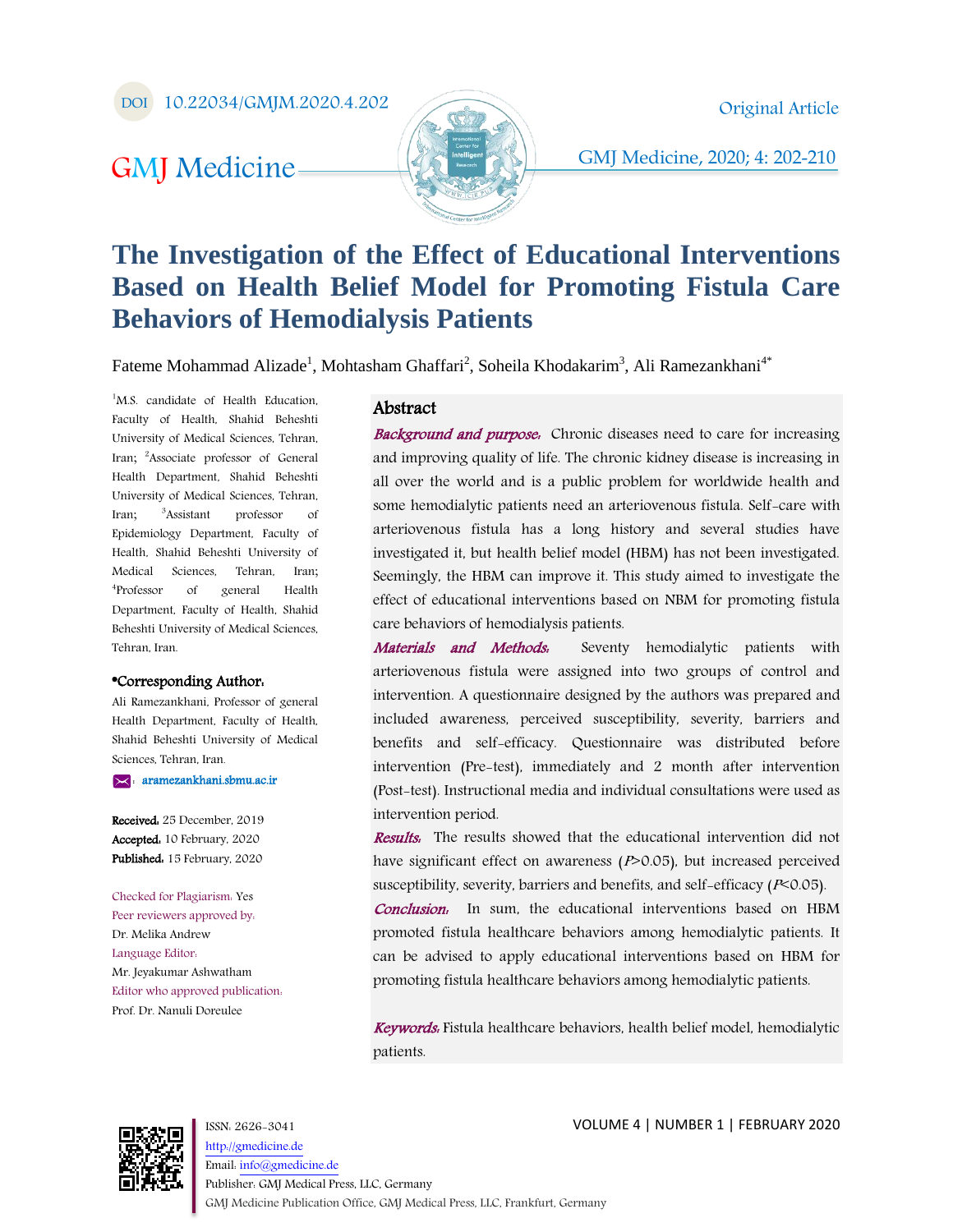## Introduction

The kidneys have important roles for regulating body fluids, electrolytes, and acid–base balance [1]. The chronic kidney The kidneys have important roles for<br>regulating body fluids, electrolytes, and<br>acid-base balance [1]. The chronic kidney<br>disease (CKD) is increasing all over the world and is a public problem for worldwide health [2]. Kidney diseases influence over 750 million persons all over the world [3].

The CKD has a global prevalence of 5–15% all over the world [4]. The burden, detection, and treatment for kidney diseases vary in different countries. The magnitude and effect of kidney diseases are efficiently defined in developed and developing countries [5]. The CKD is associated with raised progression to end-stage renal disease, and reduced survival. Faulted renal function increases excretion products of the kidneys in the blood and leads to terminal CKD [6]. Patients with terminal CKD need replacement treatments. World Kidney Day 2019 suggests an opportunity for increasing awareness of kidney diseases and suggests to consider its burden and current state for prevention and management. Hemodialysis, peritoneal dialysis, and kidney transplantation are commonly used for the treatment of  $CKD$  [6]. Hemodialysis is a replacement treatment in which dialyzer removes blood from toxins, nitrogenous wastes, and excess water from blood and returns clear blood into body [7]. Hemodialysis commonly lasted for 4 hours and 3 times per week [8]. The patients need an arteriovenous fistula for conducting hemodialysis [6]. Arteriovenous fistula is an appropriate vascular access for hemodialysis method, because it has longer survival and low rates of complications [9]. However, arteriovenous fistula needs the management and self-care before, during, and after of hemodialysis [6]. It must be considered antiseptic solution before the hemodialysis. To maintain the best conditions for hemodialysis, patients must be aware of self-care behaviors in association with arteriovenous fistula [10]. Patients must be educated in association with arteriovenous fistula, because it

can help to increase patients who perform hemodialysis by using fistula [11,12]. Self-care is commonly obtained in patients with enough information in association with fistula [12]. Selfcare with arteriovenous fistula has a long history and several studies have investigated it [6,13,14], but health belief model (HBM) has not been investigated.

The HBM was developed to explain behaviors associated with tuberculosis screening during the 1950s. It comprises some concepts that helps patients to prevent, screen, and control illness conditions. It includes susceptibility, severity, benefits, and barriers to a behavior, cues to action, and self-efficacy [15]. Perceived susceptibility and severity are defined as feeling of patients from threat created by their current behavioral patterns [16]. Perceived benefit is defined as patients' beliefs that change their behavior to have more benefits [16]. Perceived belief is defined as tangible and psychological costs of the advised action [16]. Selfefficacy is patients' feeling for overcoming perceived barriers [16].

Using the education based on HBM may help hemodialysis patients for promoting fistula care behaviors, but no study has investigated it. The present study was conducted to investigate the effect of education based on HBM for promoting fistula care behaviors of hemodialysis patients.

## Materials and methods

#### Study design

The present study was an experimental and interventional study in dialysis units of different hospitals and in patients who used arteriovenous fistula for hemodialysis. This study was firstly approved by Ethics Committee of Shahid Beheshti University of Medical Sciences and then started.

#### Study setting and population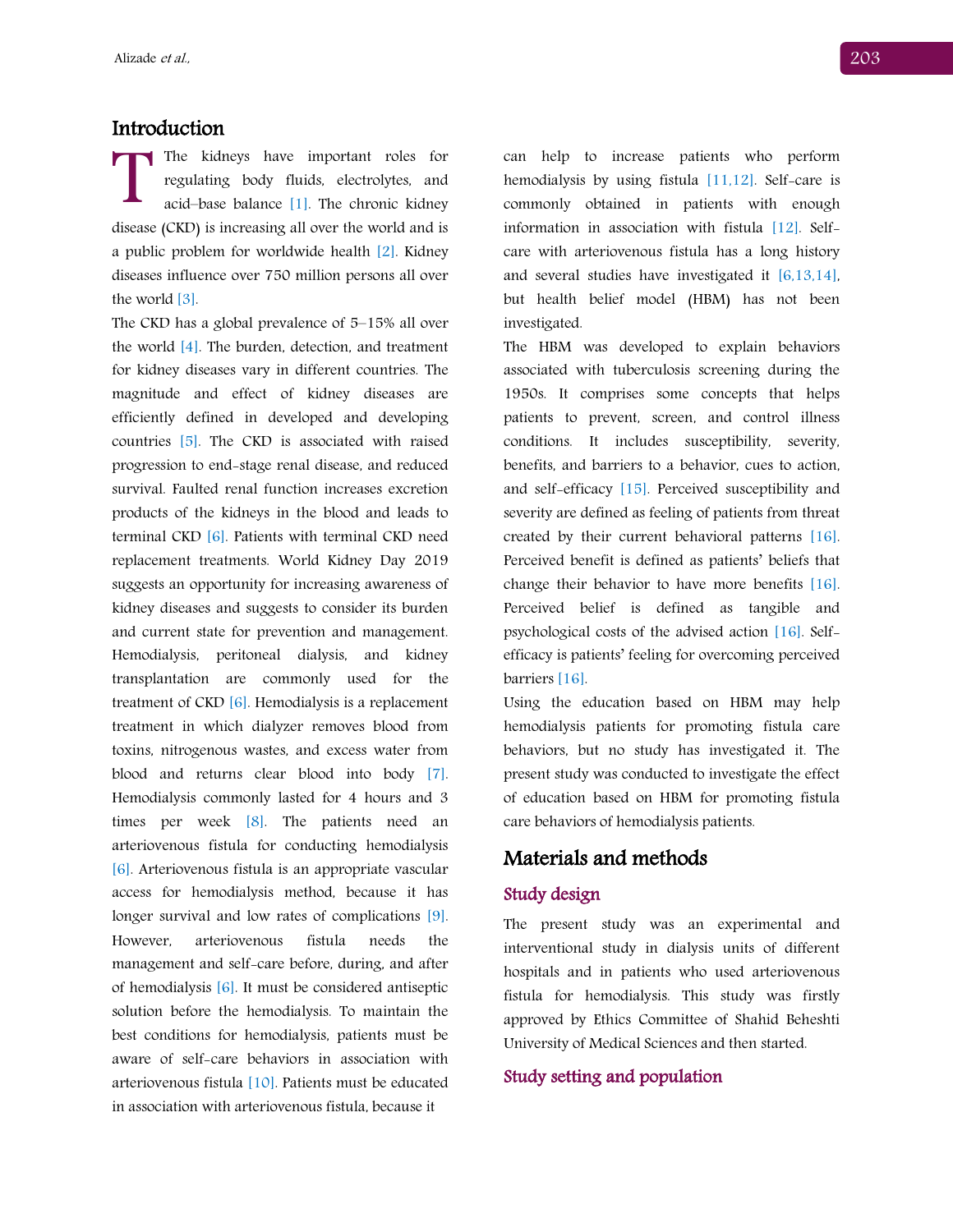This study was performed in dialysis units of hospitals affiliated with Shahid Beheshti University of Medical Sciences. The criteria for participants to be eligible for the study were willingness to participate in the research, an arteriovenous fistula more than 6 months old on hemodialysis, performing dialysis three times a week, and having ability for reading and writing. The exclusion criteria were patient's mortality, unwillingness to participate, patient transfer to another section for dialysis, and having a transplant. The target population included hemodialytic patients referred to Shahid Modares, Ayatollah Taliqani, and Imam Hussain hospitals. Thirty-five patients referred to the dialysis center of Shahid Modares hospital (n=22) and Taliqani hospital (n=13) were selected as intervention group and 35 patients referred to Imam Hussain hospital were selected as control group.

#### Data collection and instrument

The data were collected from January to March 2018. The information for demographic characteristics (age, gender, education, and marital status) and clinical characteristics (dialysis period, history of hypertension, diabetes, and renal diseases) were collected by using a questionnaire designed by the authors. Information concerning awareness of self-care behaviors for hemodialysis was collected by a questionnaire designed by the authors and included 2 questions with 3-level and 4-level. A questionnaire was designed by the authors for the HBM and included variables of perceived susceptibility (2 items), perceived severity (2 items), perceived benefits (2 items), barriers (3 items), and self-efficacy (4 items). Responses were designed on the basis of Likert scale with five possible answers and higher scores indicated patients' higher frequency of variables.

#### Validity and reliability of the questionnaire

To validate the questionnaires, face and content validities were used. Content validity (CVI) is a common approach for investigating content validity

in instrument development. Content validity ratio (CVR) investigates are essential of an item. To investigate the validities of CVI and CVR of questionnaire, 10 experienced experts investigated the questionnaires and presented comments for improving the questionnaire. The comments were used and the questionnaires were revised. To test the reliability of the instrument, the questionnaire was distributed among 30 hemodialytic patients in Shohadaye Tajrish Hospital that was not studied in the current study. Cronbach's alpha values were 0.741, 0.760, 0.766, 0.71, 0.789, 0.776, and 0.779 for fistula care behaviors, awareness, perceived susceptibility, perceived severity, perceived benefits, perceived barriers, and self-efficacy. Values of 0.70 and higher show reliability of questionnaire. The questionnaires had reliabilities of 0.7 and the questionnaires are reliable.

#### Interventions

Self-made questionnaire was distributed between control and intervention group before interventions (pre-test) and during dialysis. Educational contents were prepared on the basis of the pre-test. With regards to condition and situation of patients during dialysis, the educational intervention was performed for the intervention group using personal consultation (face to face) and in some cases consultation sessions in pairs or triads that followed by Q & As. All the interventions were conducted on the basis of HBM constructs and self-care purposes. Educational session was held for 15–20 minutes and fistula care behaviors were educated. Instructional media were also used such as a guide to use fistula for hemodialytic patients. The questionnaires were collected from same patients in Modarres and Taliqani hospitals immediately after intervention and 2-months after intervention (post-test).

#### Data analysis

To analyze the effect of education on promoting hemodialytic patients' self-care behaviors, Chi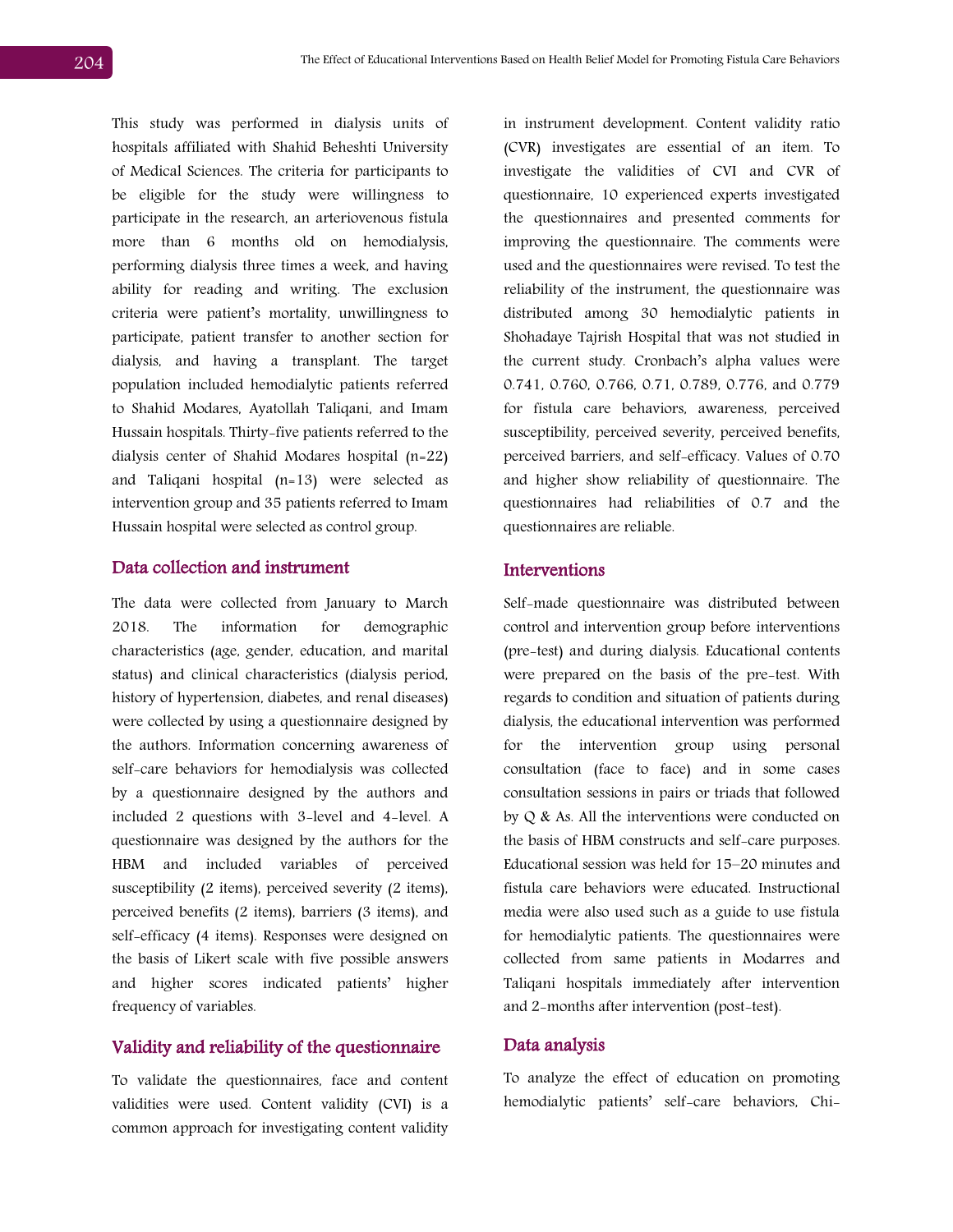squared test, independent-sample t-test and Mann– Whitney U-tests were used by SPSS16 software and repeated measure test was also used. A P<0.05 was considered as significant. Scoring of the perceived barriers was the opposite of other structures, so the high score is the meaning of reducing perceived barriers.

## Results

#### Patient characteristics

Most patients had an age mean of 55–65 years (31.4%) and 65 and 75 years (40%) in the intervention and control groups, respectively. There was no significant difference for age mean between the groups (P>0.05). The groups did not show significant differences for gender, marital status, blood pressure, and diabetes (P>0.05). Significant differences were found for education, kidney diseases history, and dialysis period between the groups (P<0.05), so that education and dialysis period were significantly higher in the intervention group, while kidney diseases history was significantly higher in the control group.

## Investigation of the effects of the intervention on care behaviors

The results for awareness and the HBM variables are presented in Table 1. The results for repeatedmeasure test showed that the awareness score did not have significant difference between the intervention and control groups in pre-test, immediately and post-test (P>0.05). The interaction effect of time and intervention was not significant (P=0.06). It means that intervention did not have significant effect on the awareness (P>0.05). The results for repeated-measure test showed that the intervention significantly increased the perceived susceptibility. The score for perceived susceptibility was higher in control group compared to the intervention group in pre-test (3.45 vs 3.22). The results showed a significant interaction effects

between time and group for the perceived susceptibility (P=0.001). The results showed decreased score in the intervention group, but it was significantly higher in the intervention group compared to control group (P<0.05). It can be implicated that educational interventions significantly improved the perceived susceptibility (P=0.001). The score for perceived severity was lower in control group compared to the intervention group in pre-test (3.78 vs 3.04). The repeatedmeasure test showed that the perceived severity score of fistula care behavior was significantly higher in the intervention group compared to control group ( $P < 0.05$ ), immediately (4.57 vs 2.88) and after 2 months (4.50 vs 3.04). It means that the intervention significantly improved the perceived severity. A significant interaction between group and time was observed (P=0.001) for the perceived severity. It means that educational interventions could increase the perceived severity and it was significantly higher after 2 months. The results showed that educational intervention increased perceived benefits immediately (4.85 vs 3.90) and after 2 months (4.82 vs 3.51) ( $P<0.05$ ). It means that educational intervention still improved perceived benefits after 2 months. It was observed that a significant interaction between time and group for perceived benefits  $(P=0.001)$ . In fact, the intervention increased the perceived benefits. Similar to previous parts, the educational interventions perceived barriers. The results showed that the perceived barriers were significantly higher after the educational interventions  $(1.006)$ . The results showed that values were 4.11 and 4.09 in the intervention group, while it was 3.37 and 3.33 in control group, immediately and 2 month after the intervention, respectively. It means that the score for the perceived barriers was same, but it was increased from pre-test to post-test in the intervention group ( $P< 0.05$ ). The results showed that that self-efficacy was significantly higher in the intervention group compared to control group after educational interventions.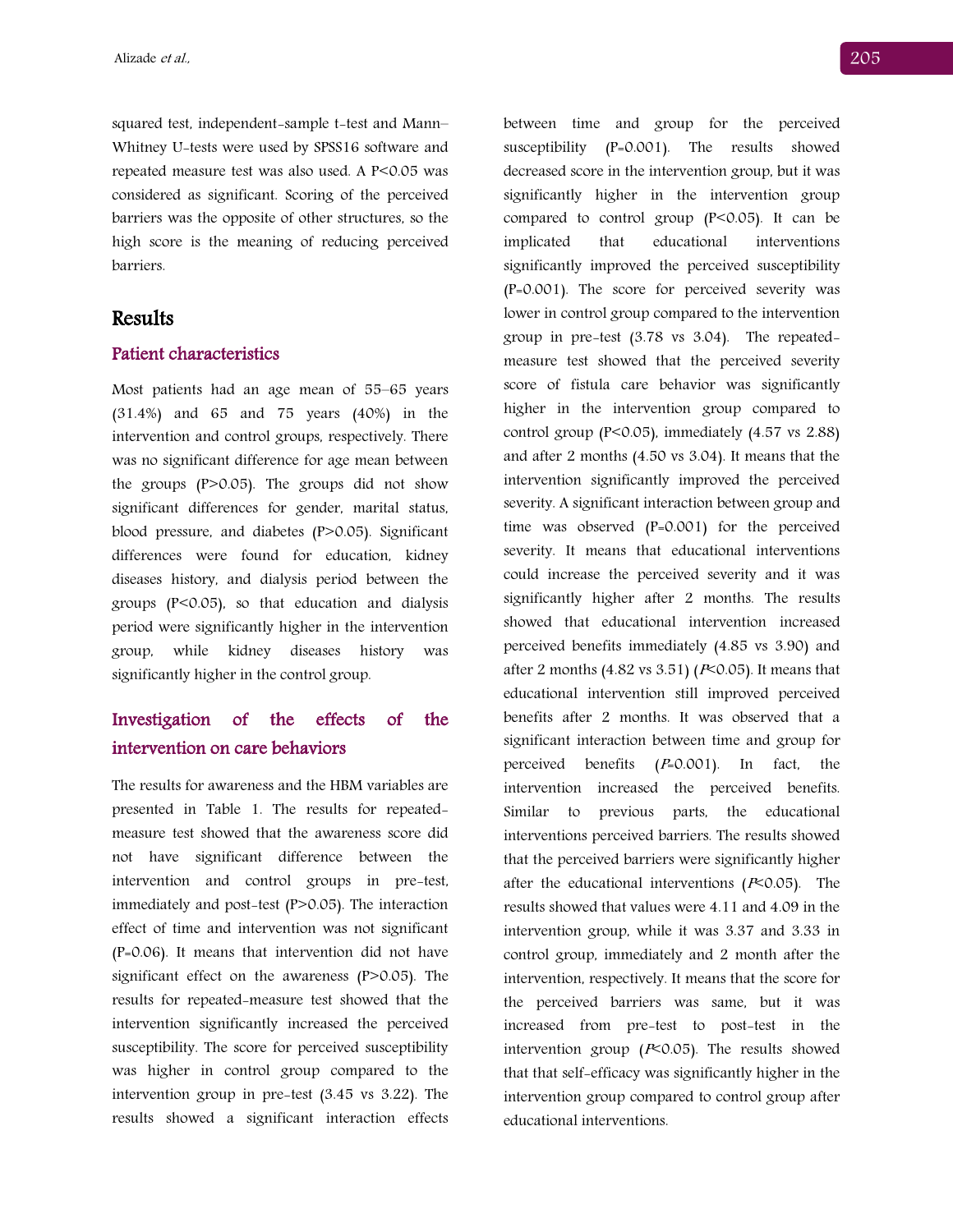The results showed that scores were 3.80 in all the periods, but it was significantly increased in the intervention group, immediately and after 2 months  $(P< 0.05)$ . A significant interaction between group and time was observed for self-efficacy  $(P=0.001)$ .

Table 1. The results for awareness, susceptibility, severity, benefits, barriers and self-efficacy scores of hemodialytic patients concerning fistula care behavior before, immediately and 2 months after intervention in the groups

| Variable        | Group        | Pre-test        | Immediately                  | Post-test       | <i>P</i> -value  |
|-----------------|--------------|-----------------|------------------------------|-----------------|------------------|
| Awareness       | Intervention | $1.90 \pm 0.31$ | 1.98+0.08                    | 1.98+0.08       | $Pa = 0.06$      |
|                 | Control      | $1.58 + 0.46$   | $1.62 + 0.45$                | $1.58 + 0.46$   |                  |
| Perceived       | Intervention | $3.22+0.53$     | $3.68 + 0.54$                | $3.58 \pm 0.54$ | $Pa = 0.00$      |
| susceptibility  | Control      | $3.45 \pm 0.56$ | $3.37+0.59$                  | $3.45 \pm 0.56$ |                  |
| Perceived       | Intervention | $3.78 \pm 0.38$ | $4.57 \pm 0.50$              | $4.50 + 0.58$   | $P\alpha = 0.00$ |
| severity        | Control      | $3.04 \pm 0.35$ | $2.88 + 0.35$                | $3.04 + 0.35$   |                  |
| Perceived       | Intervention | $3.95 \pm 0.37$ | $4.85 \pm 0.33$              | $4.82 + 0.34$   | $P\alpha = 0.00$ |
| benefits        | Control      | $3.90+0.33$     | $3.90 + 0.33$                | $3.51 + 0.33$   |                  |
| Perceived       | Intervention | $3.12 \pm 0.68$ | $4.11 \pm 0.65$              | $4.09 \pm 0.55$ | $P\alpha = 0.00$ |
| <b>barriers</b> | Control      | $3.33+0.55$     | $3.37+0.58$                  | $3.33 \pm 0.55$ |                  |
| Self-efficacy   | Intervention | $3.90 \pm 0.33$ | $4.82{\scriptstyle \pm}0.34$ | $4.81 \pm 0.34$ | $Pa = 0.00$      |
|                 | Control      | $3.80+0.33$     | $3.80+0.33$                  | $3.80+0.33$     |                  |

 $\alpha$ =Interaction effect of group and time. The data were presented as mean $\pm$ SD.

The results for fistula-care behavior score (Table 2) showed that the educational intervention improved fistulacare behavior ( $P<sub>0.05</sub>$ ). The results showed that educational interventions significantly improved fistula-care behavior score, immediately and post-test  $(P=0.001)$ . The score was specifically higher after 2 months (1.79 vs 1.45). A significant interaction was observed between group and time for fistula care behavior ( $P=0.001$ ). The fistula care behavior was improved during time in the intervention groups.

Table 2. The mean scores of fistula-care behavior in hemodialytic patients before, immediately and 2 months after the educational intervention in groups

| Variable <b> </b> | Group        | Pre-test      | Immediately | Post-test     | <i>P</i> -value  |
|-------------------|--------------|---------------|-------------|---------------|------------------|
| Fistula care      | Intervention | $1.00 + 0.22$ | 1.58+0.18   | $1.79+0.19$   | $P\alpha = 0.00$ |
| behavior          | Control      | 1.45+0.22     | 1.44+0.26   | $1.45 + 0.26$ |                  |

α=Interaction effect of group and time. The data were presented as mean±SD.

## Discussion

The results showed that educational intervention did not have significant effects on awareness. Daniali et al., [17] showed that educational interventions significantly improved awareness in patients with multiple sclerosis. Difference between findings for

present study and Daniali et al., is due to disease and interventions type. Other studies also showed that educational interventions improved knowledge [18,19]. Other study showed that mean of knowledge was increased from 50% to 75%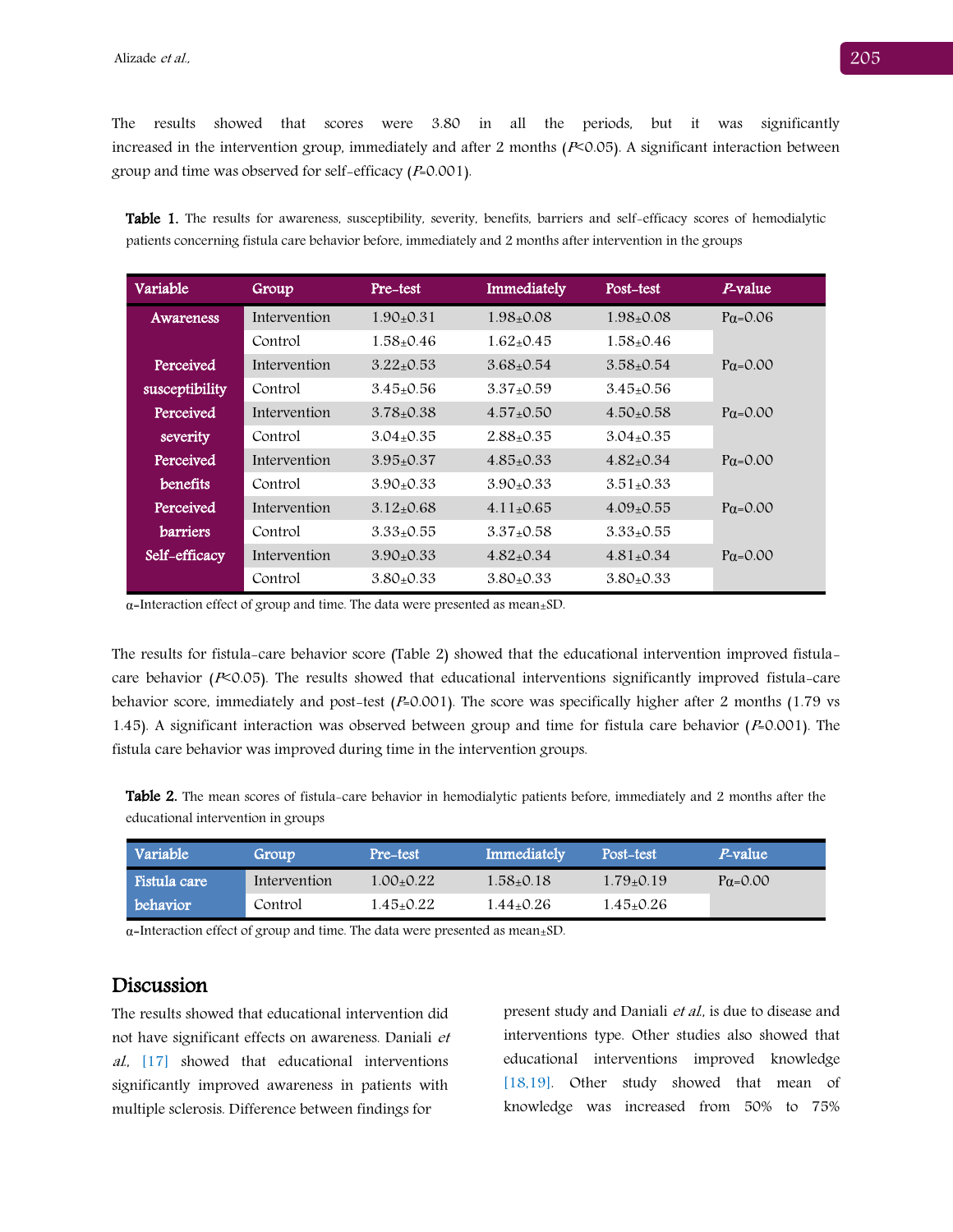following educational interventions for care of patient with central venous line [20]. It was expected that educational programs could improve awareness, patients with chronic diseases seek to have enough information for diseases and their treatments and giving information can increase their awareness [21,22]. The score was 1.90 in pre-test and increased to 1.98. The score 2 and lower is a low score and is need to improve in the patients.

The results for the perceived susceptibility showed that intervention increased it. Similarly, Nooriani et al., [23] evaluated the nutritional intervention based on HBM for hemodialysis patients and showed that educational interventions improved the perceived susceptibility. Baghiani Moghadam showed increased the efficiency of designed educational messages in improving the perceived susceptibility of the diabetic patients [24]. Jahanlou et al., [25] showed the ability of educational intervention for improving the perceived susceptibility. Perceived severity is a variable for the HBM construct. Perceived severity is a belief against serious threat and the attitude related to the deterioration of encountering an illness effects that is used for evaluating the possibility of social consequences [26]. The results show that educational interventions improve to know the consequences.

The educational interventions improved the perceived severity. The results showed that the interventions improved the perceived severity after 2 months. Similarly, Shabibi et al. [27] evaluated the effects of educational interventions based on HBM for promoting self-care behaviors in patients with diabetes and showed that educational interventions improved the perceived severity. The score was higher 4.00 that show, educational interventions significantly increased the perceived severity. It was at mean (3.78) pre-intervention but it was increased after intervention. Other studies were reported similar results [28,29]. It was reported that the perceived severity has an important role in preventing behaviors [29]. High perceived severity has a close relation with self-care behaviors [27]. In

the current study, perceived severity was increased that confirms increased self-care behaviors as shown in Table 2.

The perceived benefits was increased from 3.95 in pre-test to 4.80 in post-test in intervention group that shows educational interventions increase the perceived benefits. Similar results were reported by others [27,30,31] who showed educational interventions based on HBM increased the perceived benefits. Increase in the perceived benefits increases the motivation and tendency for self-care behaviors and performing them. In sum, the educational interventions based on HBM increased motivation and tendency for self-care behaviors and the behaviors were increased as shown in Table 2.

The score for perceived barriers was 3.12 in pre-test (medium score) and it was increased to 4.09 (high score) in post-test. The results are the same with findings reported by others [32-34] who reported that educational interventions decreased perceived barriers. Perceived barriers is different from HBM construct and comprises physical, psychological, or financial barriers that prevent a person from conducting appropriate health behaviors [35]. An educational intervention is efficient when it could decrease barriers. The results showed that educational interventions did not decrease barriers but it increased barriers. It means that educational interventions does physical, psychological, or financial barriers for promoting fistula care behaviors of hemodialysis patients.

The results showed that self-efficacy was 3.90 in pre-test and it was increased to 4.81 in the intervention group. Similar results were reported by other studies [36-38]. Self-efficacy is an important variable for HBM construct and it is considered as a results for the educational program. It shows that educational interventions promotes self-efficacy in fistula care behaviors of hemodialysis patients. The results showed that fistula care behavior was increased from 1.00 in pre-test to 1.79 in post-test. The results were similar to those reported by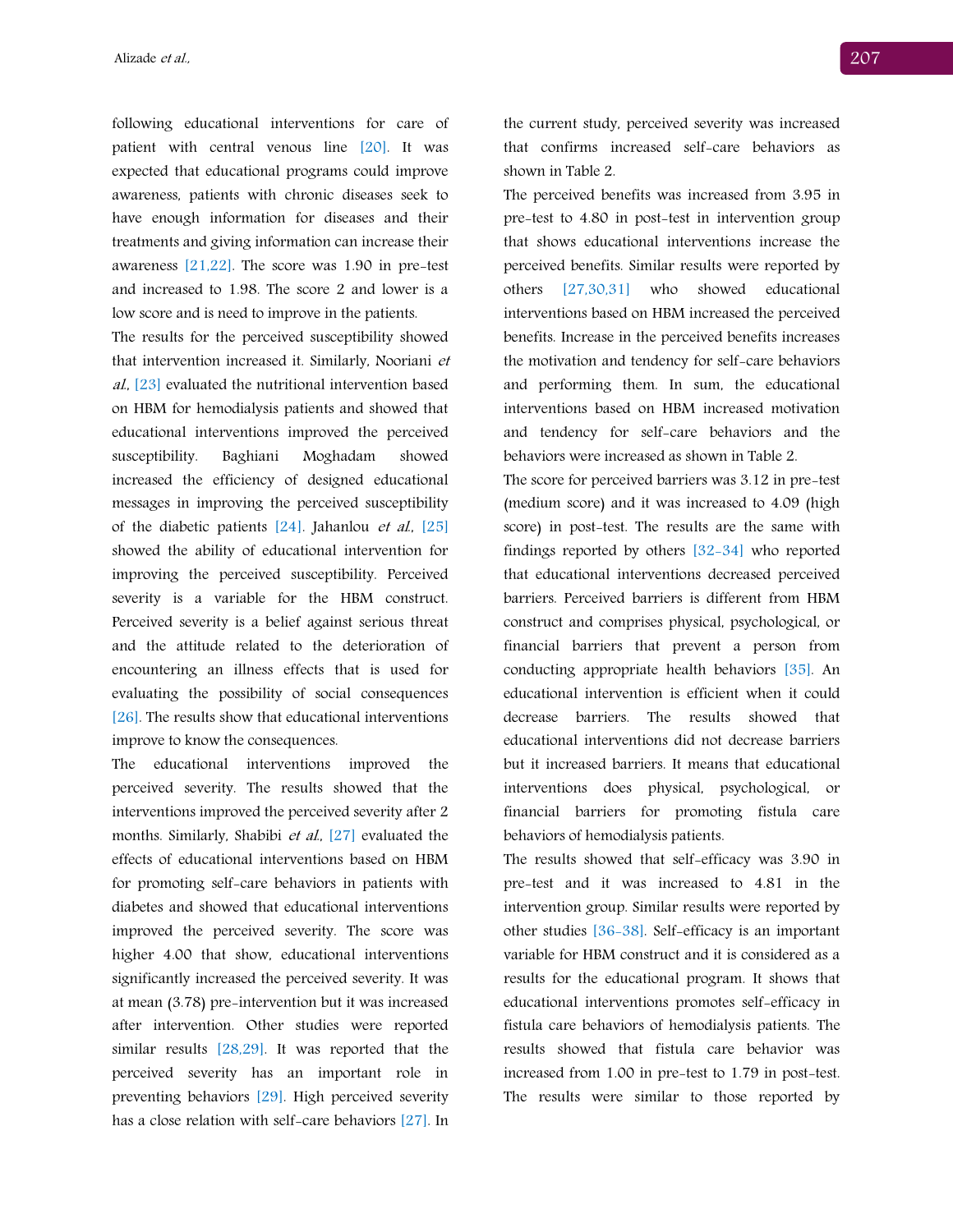previous studies [39,40]. The results show that educational interventions improved perceived susceptibility, severity and benefits, and self-efficacy and improved the parameters can improve fistula care behavior.

## Conclusion

In sum, this study showed that the educational interventions based on HBM improved perceived susceptibility, severity and benefits, and self-efficacy. Improved some variables in HBM education increases fistula care behavior. We suggest to educate the interventions based on HBM for promoting fistula care behavior.

# Acknowledgements

The present study was extracted from a M.S. thesis of Health Education. The authors would like to acknowledge from all the participants in hemodialytic patients of Shahid Modarres, Taliqani and Imam Hussain Hospitals.

## Conflict of interest

The authors declared no conflict of interest.

## References

- 1. Qian Q. Electrolyte and acid–base disorders in chronic kidney disease and end-stage kidney failure. Blood Purif. 2017; 43(1-3): 179-88. [\[crossref\]](https://doi.org/10.1159/000452725)
- 2. Costa Pessoa NR, Pereira Linhares FM. Hemodialysis patients with arteriovenous fistula: knowledge, attitude and practice. Esc Anna Nery 2015; 19(1): 73-9. [\[crossref\]](https://doi.org/10.5935/1414-8145.20150010)
- 3. Crews DC, Bello A, Saadi G. Burden, access, and disparities in kidney disease. Nephron. 2018; 2:1–8. [\[crossref\]](https://doi.org/10.1159/000495557)
- 4. De Nicola L, Zoccali C. Chronic kidney disease prevalence in the general population: heterogeneity and concerns. Nephrol Dial Transplant. 2016; 31(3): 331-5. [\[crossref\]](https://doi.org/10.1093/ndt/gfv427)
- 5. Hill NR, Fatoba ST, Oke JL, Hirst JA, O'Callaghan CA, Lasserson DS, et al. Global prevalence of chronic kidney disease- a systematic review and meta-analysis. PLoS One. 2016; 11(7): e0158765. [\[crossref\]](https://doi.org/10.1371/journal.pone.0158765)
- 6. Clementino DS, de Queiroz Souza AM, Carmo da Costa Barros D, Albuquerque Carvalho DM, dos Santos CR, Nascimento Fraga S. Hemodialysis patients: the importance of selfcare with the arteriovenous fistula. *J Nurs UFPE* online, Recife. 2018; 12(7): 1841-52. [\[crossref\]](https://doi.org/10.5205/1981-8963-v12i7a234970p1841-1852-2018)
- 7. Fernandes EF, Soares W, Santos TC, Moriya TM, Terçariol CA, Ferreira V. Arteriovenous fistula: Self-care in patients with chronic renal disease. Medicina (Ribeirão Preto). 2013; 46(4): 424-8.
- 8. Sousa MR, Silva AE, Bezerra AL, Freitas JS, Miasso AI. Eventos adversos en hemodiálisis: testimonios de profesionales de enfermeira. Rev Esc Enferm USP. 2013; 47(1)75-82. [\[crossref\]](https://doi.org/10.1590/S0080-62342013000100010)
- 9. Moreira AGM, Araújo STC, Torchi TS. Preservation of arteriovenous fistula: conjunct actions from nursing and client. Esc Anna Nery. 2013; 17(2): 256-62. [\[crossref\]](https://doi.org10.1590/S1414-81452013000200008)
- 10. Sousa CN, Apostolo JL, Figueiredo MH, Dias VF, Teles P, Martins MM. Construction and validation of a scale of assessment of self-care behaviors with arteriovenous fistula in hemodialysis. Hemodial Int. 2015; 19(2): 306-13. [\[crossref\]](https://doi.org/10.1111/hdi.12249)
- 11. Furtado AM, Lima FET. Autocuidado dos pacientes portadores de insuficiência renal crônica com a fístula artério-venosa. Rev Gaúcha Enferm. 2006; 27: 532-8.
- 12. Sousa CN, Apostolo JL, Figueiredo MH, Martins MM, Dias VF. Physical examination: How to examine the arm with arteriovenous fistula. Hemodial Int. 2013; 17(2): 300-6. [\[crossref\]](https://doi.org/10.1111/j.1542-4758.2012.00714.x)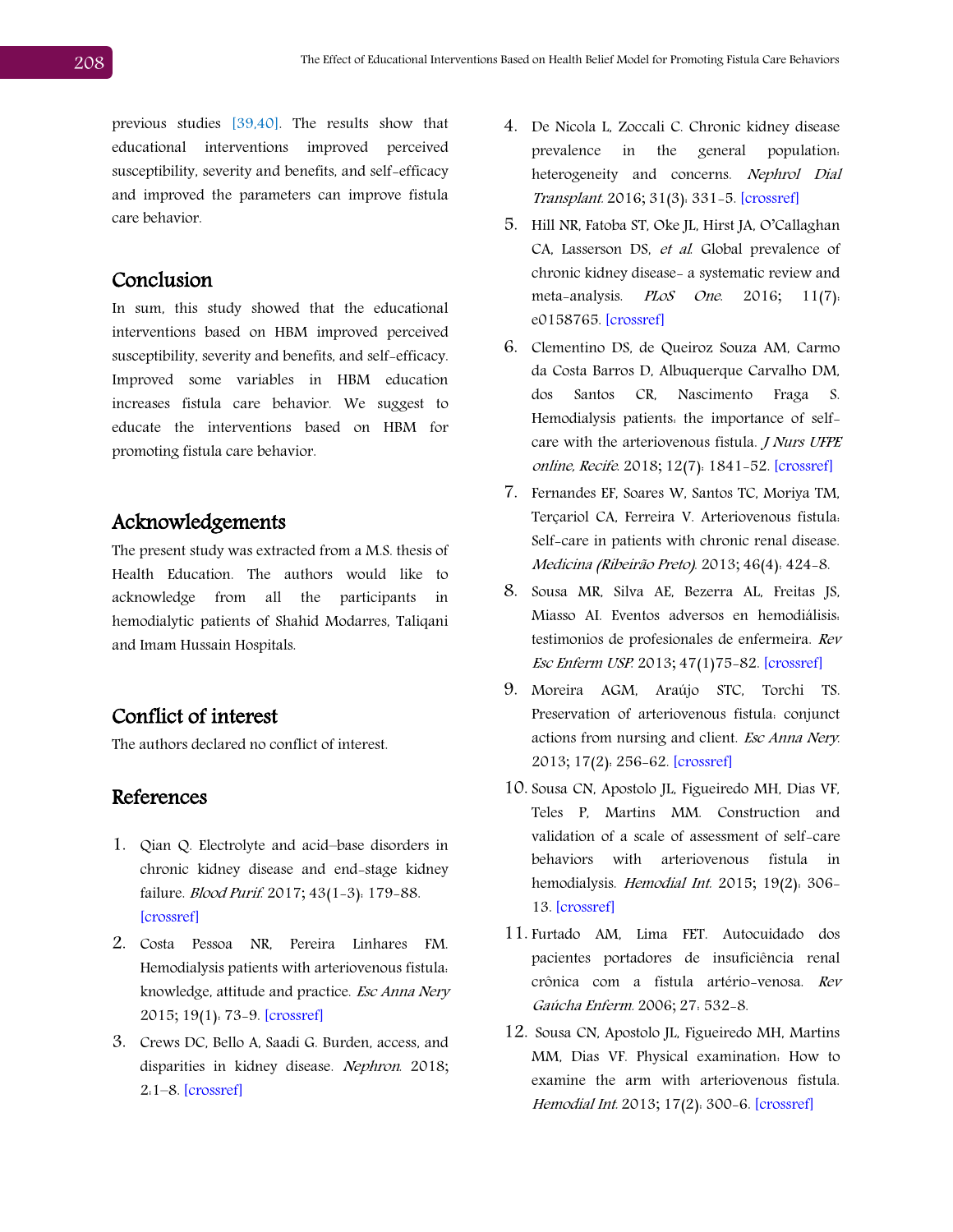- 13. Tordoir J, Canaud B, Haage P, Konner K, Basci A, Fouque D, et al. EBPG on vascular access. Nephrol Dial Transplant. 2007; 22: ii88-ii117. [\[crossref\]](https://doi.org/10.1093/ndt/gfm021)
- 14. Kukita K, Ohira S, Amano I, Naito H, Azuma N, Ikeda K, et al. 2011 update Japanese Society for dialysis therapy guidelines of vascular access construction and repair for chronic hemodialysis. Ther Apher Dial. 2015; 19:1-39. [\[crossref\]](https://doi.org/10.1111/1744-9987)
- 15. Glanz K, Rimer BK, & Viswanath K, Editors. Health Behavior and Health Education: Theory, Research, and Practice. New Jersey, United States: John Wiley & Sons; 2008.
- 16. Bandura A. Self-efficacy: The Exercise of Control. New York: W. H. Freeman; 1997.
- 17. Daniali SS, Shahnazi H, Kazemi S, Marzbani E. The effect of educational intervention on knowledge and self-efficacy for pain control in patients with multiple sclerosis. Mater Sociomed. 2016; 28(4): 283-7. [\[crossref\]](https://doi.org/10.5455/msm.2016.28.283-287)
- 18. Pereira DA, Costa NM, Sousa AL, Jardim P, Zanini CR. The effect of educational intervention on the disease knowledge of diabetes mellitus patients. Rev Lat Am Enfermagem. 2012; 20(3): 478-85. [\[crossref\]](https://doi.org/10.1590/S0104-11692012000300008)
- 19. Yousif KI, Abu-Aisha H, Abboud OI. The effect of an educational program for vascular access care on nurses' knowledge at dialysis centers in Khartoum State, Sudan. Saudi J Kidney Dis Transpl. 2017; 28(5): 1027-33. [\[crossref\]](https://doi.org/10.4103/1319-2442.215149)
- 20. Shrestha R. Impact of educational interventions on nurses' knowledge regarding care of patient with central venous line. *J Kathmandu Med Coll.* 2013; 2(1): 28-30.
- 21. Solari A, Martinelli V, Trojano M, Lugaresi A, Granella F, Giordano A, et al. An information aid for newly diagnosed multiple sclerosis patients improves disease knowledge and satisfaction with care. *Mult Scler.* 2010; 16(11):1393-405. [\[crossref\]](https://doi.org/10.1177/1352458510380417)
- 22. Tariman JD, Berry D, Cochrane B, Doorenbos A, Schepp K. Preferred and actual participation roles during health care decision making in persons with cancer: A systematic review. Ann Oncol. 2010; 21(6): 1145-51. [\[crossref\]](https://doi.org/10.1093/annonc/mdp534)
- 23. Nooriani N, Mohammadi V, Feizi A, Shahnazi H, Askari G, Ramezanzade E, et al. The effect of nutritional education based on health belief model on nutritional knowledge, health belief model constructs, and dietary intake in hemodialysis patients. Iran J Nurs Midwifery Res. 2019; 24(5): 372-8. [\[crossref\]](https://doi.org/10.4103/ijnmr.IJNMR_124_18)
- 24. Baghiani Moghadam MH, Taheri GH, Fallah Zadeh H, Parsa M. The effect of instructional designed SMS based on Health Belief Model (HBM) on adoption of self-care behavior of patients with type II diabetes. Modern Care. 2014; 11(1): 10-8.
- 25. Gahanloo SH, Ghofranipour F, Vafaei M, Kimiagar M, Heidarnia AR, Sobhani AR, et al. Assessment HBM structures along with DBA1C in diabetic patients with optimum and un favorable diabet. J Hormozgan Med School. 2008; 12(1) :37-42.
- 26. Cismaru M. Using Protection Motivation Theory to Increase the Persuasiveness of Public Service Communications. Regina: Saskatchewan Institute of Public Policy; 2006. p. 5–27.
- 27. Shabibi P, Zavareh MS, Sayehmiri K, Qorbani M, Safari O, Rastegarimehr B, et al. Effect of educational intervention based on the Health Belief Model on promoting self-care behaviors of type-2 diabetes patients. Electr Phys. 2017; 9: 5960-8. [\[crossref\]](http://dx.doi.org/10.19082/5960)
- 28. Wai CT, Wong ML, Ng S, Cheok A, Tan MH, Chua W, et al. Utility of Health Belief Model in predicting compliance of screening in patients with chronic hepatitis B. Aliment Pharmacol Ther. 2005; 21(10): 1255-62. [\[crossref\]](http://dx.doi.org/10.1111/j.1365-2036.2005.02497.x)
- 29. Tan MY. The relationship of health beliefs and complication prevention behaviors of Chinese